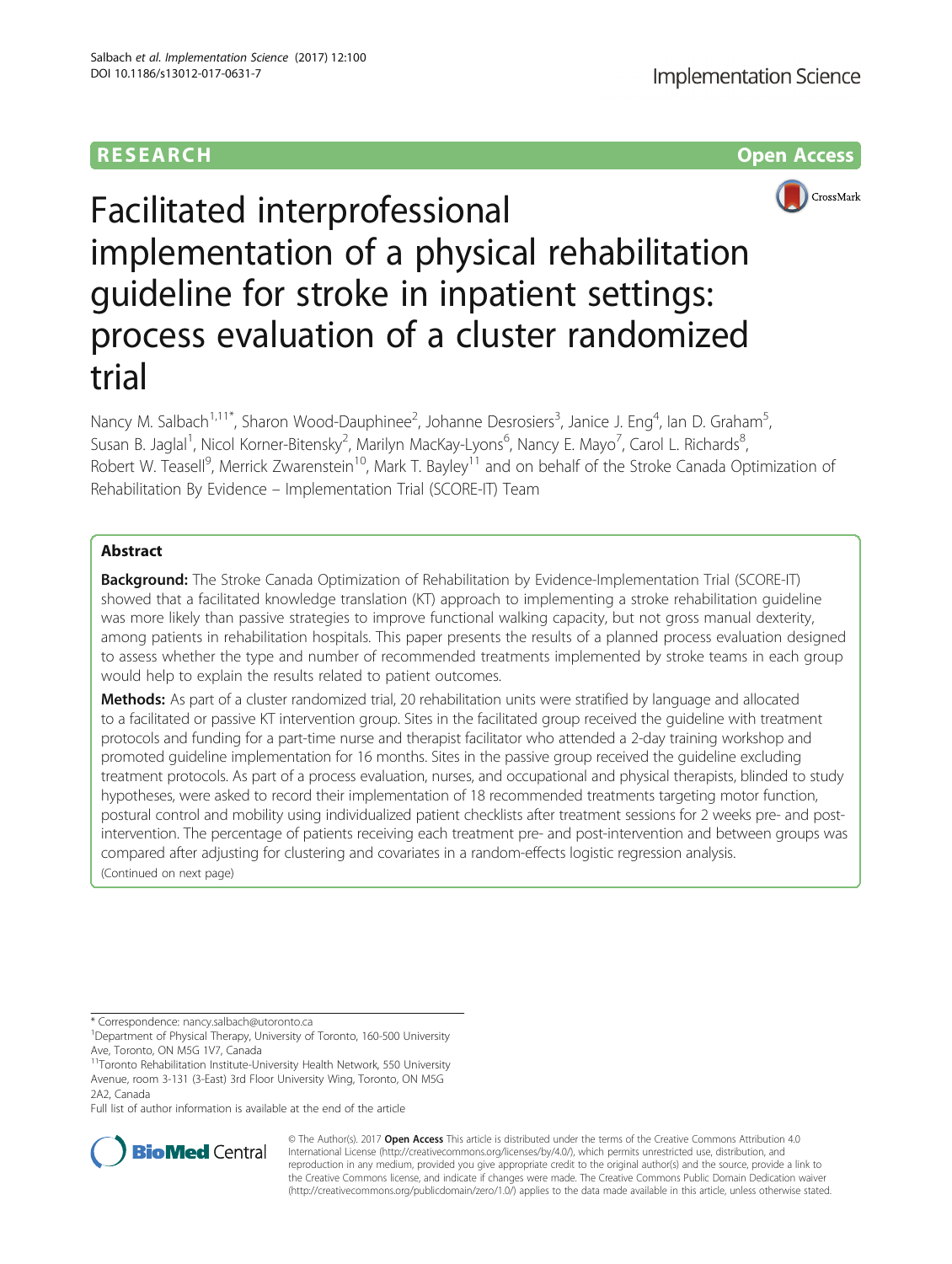(Continued from previous page)

**Results:** Data on treatment implementation from nine and eight sites in the facilitated and passive KT group, respectively, were available for analysis. The facilitated KT intervention was associated with improved implementation of sit-to-stand ( $p = 0.028$ ) and walking ( $p = 0.043$ ) training while the passive KT intervention was associated with improved implementation of standing balance training ( $p = 0.037$ ), after adjusting for clustering at patient and provider levels and covariates.

**Conclusions:** Despite multiple strategies and resources, the facilitated KT intervention was unsuccessful in improving integration of 18 treatments concurrently. The facilitated approach may not have adequately addressed barriers to integrating numerous treatments simultaneously and complex treatments that were unfamiliar to providers.

Trial registration: Unique identifier-[NCT00359593](https://www.clinicaltrials.gov/ct2/show/NCT00359593?term=NCT00359593&rank=1)

Keywords: Implementation, Facilitation, Interprofessional, Stroke, Rehabilitation, Guideline, Randomized controlled trial, Cluster randomization, Knowledge translation, Process evaluation

# Background

Stroke is a chronic disabling condition [[1\]](#page-9-0) that is expected to affect an increasing number of individuals due to population growth and aging [[2\]](#page-9-0). Clinical practice guidelines for inpatient stroke rehabilitation settings provide clear treatment recommendations aimed at improving motor function, postural control, and mobility [[3](#page-9-0)–[5](#page-9-0)]. Despite evidence that guideline adherence is associated with functional recovery [[6\]](#page-10-0) and patient satisfaction [[7](#page-10-0)], studies conducted in Canada and in the UK reveal that guideline application is inconsistent [\[8](#page-10-0)–[11\]](#page-10-0).

To narrow these knowledge to practice gaps, the Knowledge to Action (KTA) Process [\[12\]](#page-10-0) recommends an evaluation of barriers to knowledge use and tailoring of knowledge translation (KT) strategies to address those barriers. Research conducted by our team and others has shown that implementation of a stroke rehabilitation guideline in the inpatient hospital setting presents unique challenges [[13](#page-10-0), [14\]](#page-10-0). Owing to a broad research base [[15](#page-10-0), [16](#page-10-0)], stroke rehabilitation guidelines consist of an extensive number of treatment recommendations [\[3](#page-9-0)]. Although multiple efficacious treatments may be appropriate for a patient, there may be insufficient time to apply all of them thus requiring individual health professionals to prioritize and select [[13](#page-10-0)]. This process is complicated by the recommendation to deliver stroke rehabilitation by a core interdisciplinary team consisting of physical and occupational therapists, nurses, and speech-language pathologists, physiatrists/physicians, social workers, and dietitians [[3](#page-9-0)]. Team functioning and communication may affect how well members prioritize and coordinate implementation of treatment [[13](#page-10-0)]. The complexity of efficacious treatments in terms of the number of steps and technical skill required also varies widely which has implications for education and training [[13](#page-10-0)]. Finally, stroke can lead to heterogeneous profiles of sensorimotor, communication, and cognitive impairment that cause variable levels of disability. The type and magnitude of stroke-related deficits, the

incidence of shoulder pain which occurs in almost 30% of patients [[17](#page-10-0)], and patient preferences can further influence health providers' decisions to apply a recommended treatment [\[13, 18](#page-10-0)].

A multi-component intervention is required to overcome the challenges to integrating stroke rehabilitation guidelines targeting improvement in motor function, postural control, and mobility. Facilitation, defined as "the process of enabling (making easier) the implementation of evidence into practice" (p. 579) [[19, 20](#page-10-0)] is a recognized strategy and core component of the PARiHS (Promoting Action on Research Implementation in Health Services) framework [[20](#page-10-0)–[22](#page-10-0)] that could potentially enable collaboration within stroke teams to implement a comprehensive stroke rehabilitation guideline. Reviews of facilitation [[19, 23\]](#page-10-0) have characterized it as both an individual role incorporating project management and leadership and a process involving individuals and teams. Facilitators may use a range of strategies to assist individuals and teams to apply evidence in practice as facilitation should be tailored to the needs of the local context [[19, 22](#page-10-0), [23\]](#page-10-0). For example, a local facilitator may organize training sessions to address a need to build clinicians' capacity to implement a specific treatment and check-in at regular intervals to help maintain motivation levels. Facilitators may also approach managers to enable the purchase of equipment or the re-organization of therapy space if these are the issues hindering practice change. In the context of inpatient stroke rehabilitation, employing multiple facilitators recruited from core health professional groups involved in interdisciplinary stroke rehabilitation teams was considered a novel and potentially effective strategy for enabling guideline implementation.

In rehabilitation research, guideline provision combined with interactive educational sessions to review best practices has been associated with improved performance of recommended practices compared to mailing of the guideline among rehabilitation providers [\[24](#page-10-0), [25](#page-10-0)]. Previous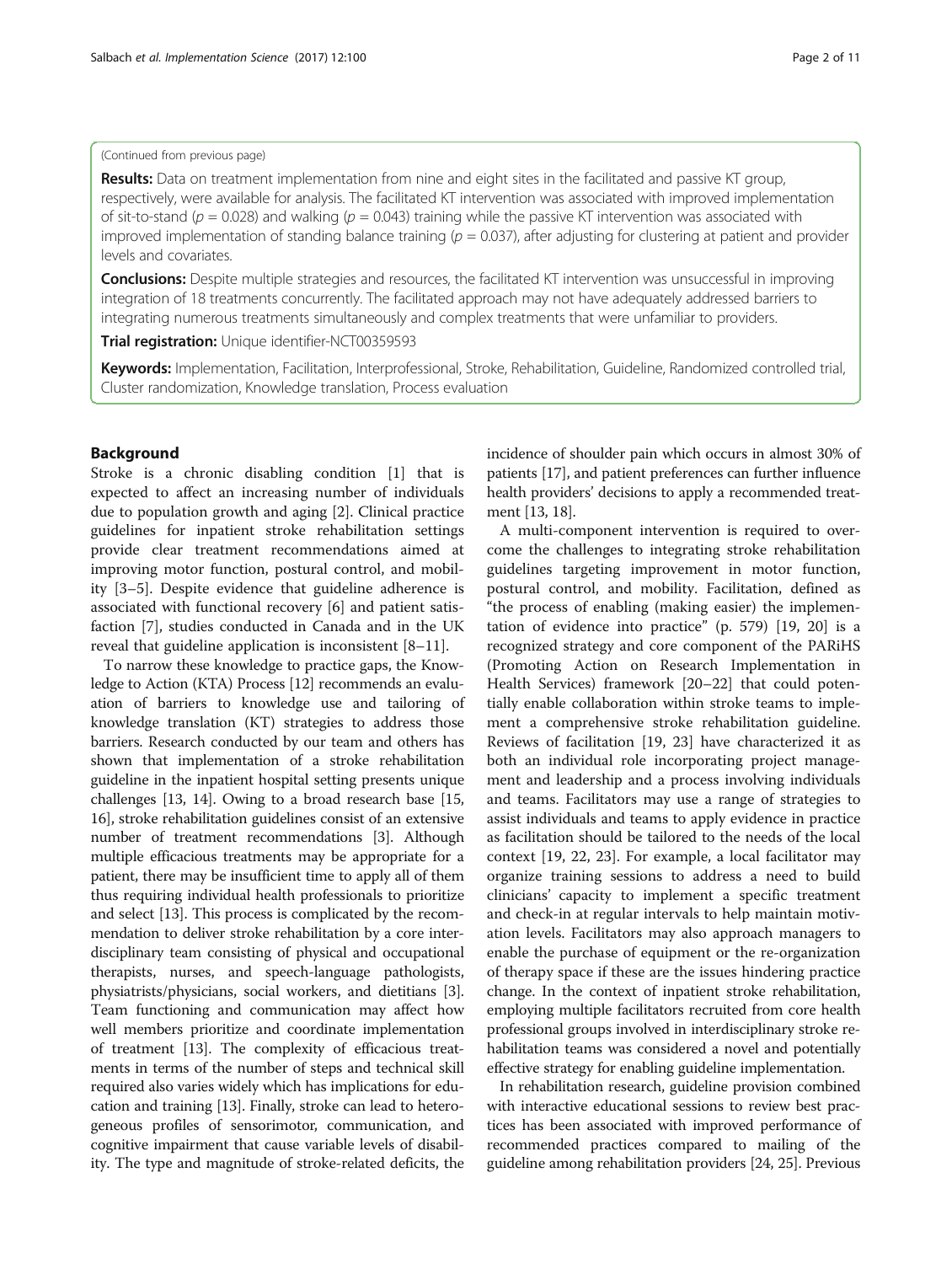trials [[24](#page-10-0)–[26\]](#page-10-0), however, have targeted adherence to  $\leq 10$ recommendations in one professional group and provided limited description of clustering effects and adjustment for covariates. No studies examined use of local facilitators from different professional groups to promote guideline implementation. The Stroke Canada Optimization of Rehabilitation by Evidence Implementation Trial (SCORE-IT) was a cluster randomized trial designed to evaluate the extent to which a multi-modal, facilitated KT approach to implementing a stroke rehabilitation guideline was more likely than passive strategies, such as mailing the guideline and educational materials, to improve patient function in the inpatient rehabilitation hospital setting (Bayley MT, Wood-Dauphinee S, Richards CL, Salbach NM, Desrosiers J, Eng JJ, et al.: Facilitated knowledge translation improves stroke rehabilitation outcomes: The SCORE-IT cluster randomized controlled trial, under review) [\[27\]](#page-10-0). Among patients with stroke treated at facilitated KT sites  $(n = 410)$ , the odds of demonstrating a high level of functional walking capacity, measured using the 6-min walk test, were 1.63 times (95% CI: 1.23–2.17) the odds observed among patients at passive KT sites ( $n = 367$ ) (Bayley MT, Wood-Dauphinee S, Richards CL, Salbach NM, Desrosiers J, Eng JJ, et al.: Facilitated knowledge translation improves stroke rehabilitation outcomes: The SCORE-IT cluster randomized controlled trial, under review). The facilitated KT intervention was not associated with gross manual dexterity (measured using the Box and Block Test) among patients with stroke (OR: 1.69, 95% CI: 0.72–4.01). A mixed methods process evaluation was completed to help explain the results related to patient outcomes. In the qualitative process evaluation [\[27](#page-10-0)], focus groups were conducted with 33 nurses, therapists, and managers from 11 of the 20 study sites in the facilitated and passive KT groups to explore their experiences with SCORE-IT. The qualitative analysis yielded four themes describing factors that facilitated or hindered implementation of the KT interventions and clinical integration of the recommended treatments [\[27\]](#page-10-0). Themes included: presence/absence of facilitation, agreement that the intervention was practical, familiarity with the recommended treatments, and environmental factors (e.g., staff turnover, lack of space or equipment) [\[27\]](#page-10-0). Facilitating factors, such as the presence of an individual who provided stroke teams with support and motivation throughout the trial, and experience with using some of the treatment interventions, were described by participants in both study groups [\[27](#page-10-0)]. A fifth theme, namely improved team communication and interdisciplinary collaboration, was identified as an unexpected positive trial outcome that served to facilitate the clinical application of treatment interventions in both study groups [[27](#page-10-0)]. While results from the qualitative process evaluation have increased our understanding of site, provider and treatment characteristics that may have influenced implementation of the study interventions and recommended treatments, the extent to which each recommended treatment was implemented has not been reported and may help to explain why the facilitated KT intervention was associated with improved functional walking capacity but not gross manual dexterity among patients. Thus, this paper presents the results of a quantitative process evaluation of SCORE-IT designed to evaluate the extent to which stroke teams implemented the recommended treatments targeting upper extremity (UE) and lower extremity (LE) motor function, postural control, and mobility in each intervention group.

# Methods

A national, 2-parallel group cluster-randomized, pragmatic trial was conducted from 2007 to 2009. The effectiveness of a facilitated and passive KT intervention for implementing a stroke rehabilitation guideline was evaluated by comparing patient outcomes related to walking capacity and manual dexterity post-intervention. To understand how implementation of guideline recommendations may have influenced study outcomes related to patient function, stroke teams in each intervention group were asked to complete self-report checklists to record their implementation of 18 recommended treatments with each patient seen over a 2-week period pre- and post-intervention. The ethics board at each site and affiliated university approved the study protocol.

### Eligibility and recruitment

Sites with designated rehabilitation beds, an interdisciplinary stroke team with at least one nurse, one physical therapist (PT) and one occupational therapist (OT), and regular inpatients post-stroke (i.e., ≥1 person post-stroke on the unit daily), were considered eligible. Sites with these characteristics were targeted as the treatment recommendations were developed for implementation primarily by nurses, PTs, and OTs in an inpatient rehabilitation setting [\[13\]](#page-10-0). Recruitment involved study leads sending letters of invitation to site managers/physiatrists and interviewing to screen for eligibility and obtain consent. All therapists and nurses working on the stroke rehabilitation unit were eligible to participate. A research assistant (RA) hired for each site obtained informed consent from rehabilitation providers. Details of patient eligibility and recruitment are described elsewhere (Bayley MT, Wood-Dauphinee S, Richards CL, Salbach NM, Desrosiers J, Eng JJ, et al.: Facilitated knowledge translation improves stroke rehabilitation outcomes: The SCORE-IT cluster randomized controlled trial, under review).

# Data collection

Following recruitment, site representatives were asked to complete a site readiness checklist that required them to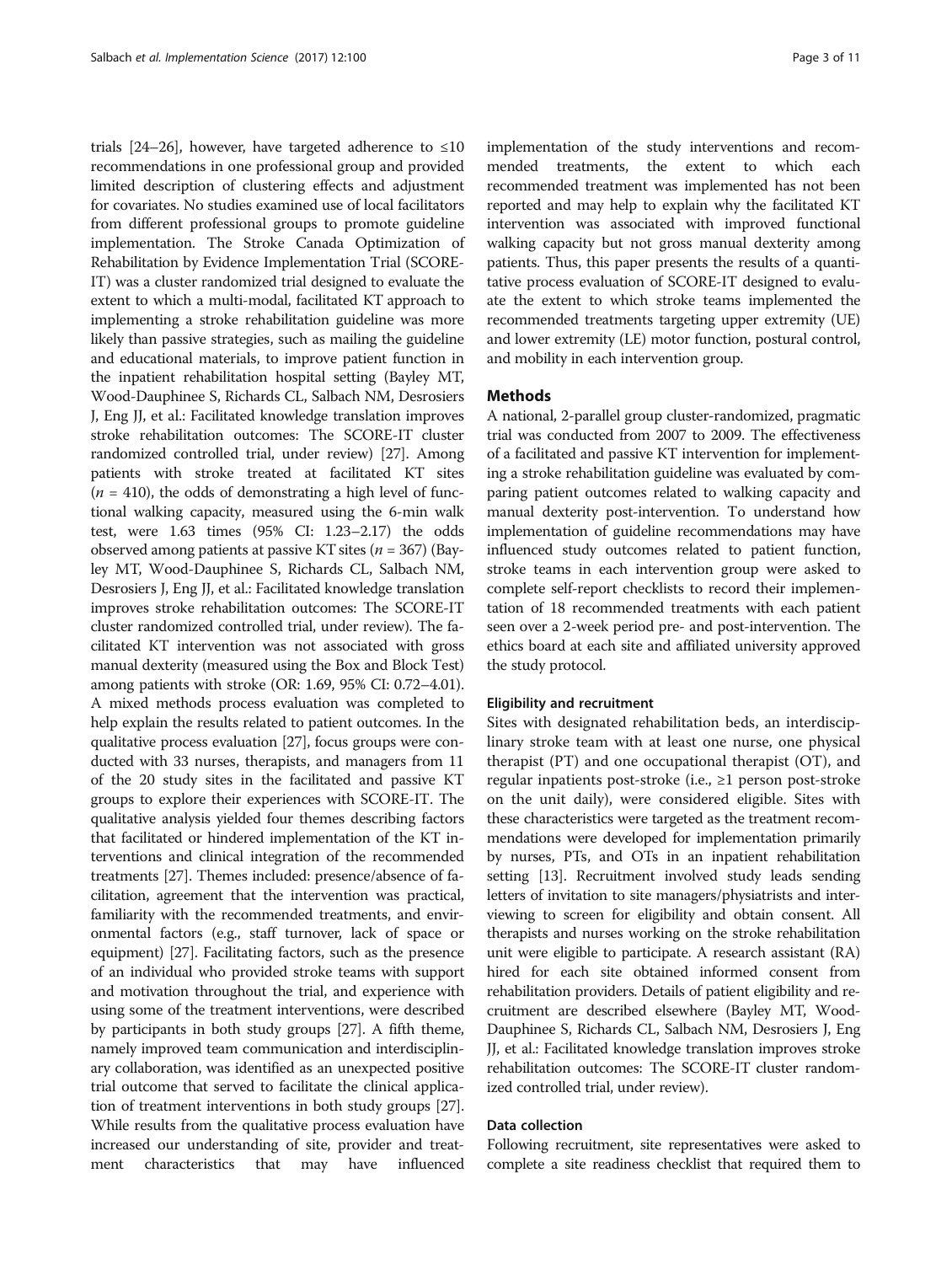provide information on the language of documentation (English/French), university affiliation (full/partial or none), rehabilitation unit location (freestanding/integrated with a general hospital), and stroke patient volume (expected number of stroke patients/year). Site RAs abstracted patient sociodemographic and clinical data from health records.

The outcome was change in the percentage of patients for which inpatient stroke teams implemented each recommended treatment pre- to post-intervention. All inpatients with stroke were expected to need the majority of treatments. For select treatments that are applied only when indicated (e.g., to reduce hand edema/shoulder pain), a similar proportion in each group was expected to require each treatment owing to randomization. A selfreport checklist was created for therapists to document name, profession, and which of the 18 recommended treatments was implemented for each patient. To mitigate social desirability bias [\[28\]](#page-10-0), a section was added to the checklist where therapists could indicate that a treatment would have been implemented if time had permitted. A similar checklist was created for nurses to report on implementation of 7 treatments (sit-to-stand training, use of LE external support, walking practice, UE range of motion and/or stretching, interventions to prevent shoulder pain, task-specific training of the UE, and education of patients/caregivers on how to handle the affected UE). Site RAs oriented therapists and nurses, who were blinded to study hypotheses, to the checklists and asked them to complete a checklist at the end of every treatment session with patients post-stroke during a two-week period preand post-intervention.

### Randomization

A biostatistician, not involved in study recruitment or data collection, used  $\mathbb{R}^m$  statistical software to stratify hospitals by language of documentation (English/French) and randomly assign them to either the facilitated or passive KT group using a 1:1 allocation ratio. Site staff were informed of their group assignment following completion of pre-intervention data collection on treatment implementation.

# Interventions

The SCORE-IT interventions are described in detail elsewhere (Bayley MT, Wood-Dauphinee S, Richards CL, Salbach NM, Desrosiers J, Eng JJ, et al.: Facilitated knowledge translation improves stroke rehabilitation outcomes: The SCORE-IT cluster randomized controlled trial, under review) [\[27](#page-10-0)]. Intervention development was guided by the KTA process and by the results of a qualitative study in which implementation of the stroke rehabilitation guideline was piloted at five inpatient rehabilitation hospitals in Canada [[13\]](#page-10-0). Analysis of transcripts from focus groups involving 79 rehabilitation

professionals (physical and occupational therapists, nurses, and directors/managers) identified lack of time, staffing issues, training/education, therapy selection and prioritization, equipment availability, and team functioning/communication as key barriers to guideline implementation. In alignment with the KTA process, the facilitated KT intervention was designed to address these barriers. The facilitated KT intervention included funding for two local facilitators, one nurse and one therapist, to provide 4 h per week of protected time to support guideline implementation over a 16-month period. Having a facilitator from both nursing and allied health was expected to facilitate interdisciplinary collaboration and address barriers related to team functioning and communication [\[13\]](#page-10-0). Facilitators attended a two-day workshop where they received media releases for promoting the guideline among clinicians, slide presentations of the treatment protocols, and training in how to apply treatments and run small group education/training sessions. This was designed to prepare facilitators to run local small group education/training sessions to address barriers related to inadequate education/training in how to apply the treatments in clinical practice for existing and new staff. Facilitators were also provided with an outline of strategies used to foster guideline implementation in the pilot study [\[13](#page-10-0)], a practice-change toolkit [\[29\]](#page-10-0), and education in change management. They completed activities to compare current with recommended practice, identify barriers to practice change, and develop a plan that incorporated behavior change strategies to address local challenges to guideline implementation. This was expected to prepare facilitators to address other site-specific barriers related to, for example, insufficient equipment and motivation to change practice [\[13\]](#page-10-0). Stroke teams were provided with SCORE guideline booklets that included treatment recommendations and evidence-based treatment protocols and pocket reminder cards designed for therapists or nurses to enable quick and easy access to descriptions of protocols. These resources were expected to address barriers related to inadequate knowledge of and time to read recommendations [\[13\]](#page-10-0). Teleconferences and a web-based platform were provided for facilitators to communicate and share successful strategies.

Sites in the passive group received SCORE guideline booklets that did not include treatment protocols, and a handbook [[30](#page-10-0)] and educational video on the use of standardized assessment tools post-stroke. Clinicians were invited to join a list serve to ask questions and share their experiences with the trial.

# Sample size

Post hoc power calculations were performed. Given 1381 observations available to analyze treatment implementation by nurses and therapists, accounting for clustering of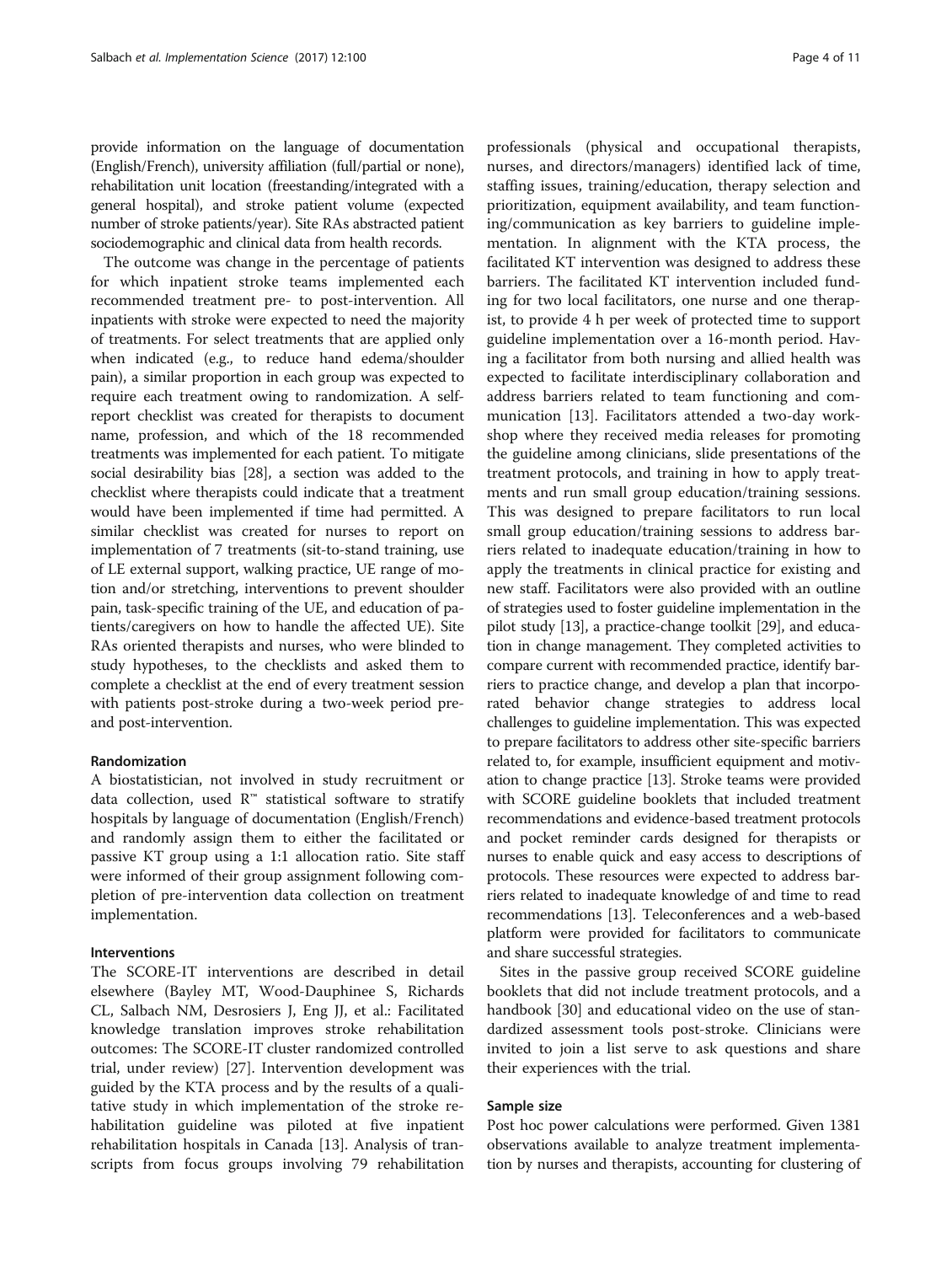observations within patients (mean patient-level intracluster correlation coefficient (ICC) across treatments of 0.12; mean cluster size of 8 observations per patient) yielded an effective sample size of 751 independent observations (375 per group) [[31](#page-10-0)]. With 375 observations per group (2-sided alpha = 0.05) and a baseline implementation rate of 30%, there was 80% power to detect a between-group difference of 10% in the rate of treatment implementation.

Given 547 observations available to analyze treatment implementation by therapists alone, accounting for clustering of observations within patients (mean patientlevel ICC across treatments of 0.09; mean cluster size of four observations per patient) yielded an effective sample size of 431 independent observations (215 per group). With 215 observations per group (2-sided alpha = 0.05) and a baseline implementation rate of 10%, there was 80% power to detect a between-group difference of 10% in the rate of treatment implementation.

### Analysis

The unit of analysis was a binary variable that represented whether a patient received a recommended treatment or not during a treatment session. To account for potential clustering effects at the level of the hospital, provider, and patient, a random-effects logistic regression analysis was carried out in SAS v9.3. The analysis included the following steps. First, estimates of the unadjusted rate of treatment implementation within each group pre- and post-intervention, change pre- to post-intervention, and between-group comparison of change were obtained using proc. nlmixed. Next, tests

for random variation at the site, provider and patient levels were performed. A significant test result ( $\alpha = 0.05$ ) in more than 33% of models was the criterion for including a clustering variable in all final models.

A final model was constructed for each treatment with intervention group, evaluation time (pre or post), an interaction term of group by time, clustering variables and covariates entered as independent variables using proc. glimmix. Covariates included site location (freestanding/ integrated with a general hospital), and size of stroke service (expected #stroke patients/year), and patient motor function (Functional Independence Measure [\[32](#page-10-0)] (FIM) motor subscore) and comorbidity (Charlson score [[33](#page-10-0)]) on admission. A significant interaction term ( $\alpha = 0.05$ ) was used to indicate whether change in the extent to which patients received a treatment was greater following the facilitated than following the passive KT intervention after adjusting for clustering and covariates.

### **Results**

Figure 1 presents the CONSORT diagram describing the results of recruitment, randomization, and data collection. Of the 20 participating sites, 10 were randomized to the facilitated KT intervention and 10 were randomized to the passive KT intervention. Facilitators from all sites in the facilitated group attended the training workshop (Bayley MT, Wood-Dauphinee S, Richards CL, Salbach NM, Desrosiers J, Eng JJ, et al.: Facilitated knowledge translation improves stroke rehabilitation outcomes: The SCORE-IT cluster randomized controlled trial, under review). Three sites were removed from the

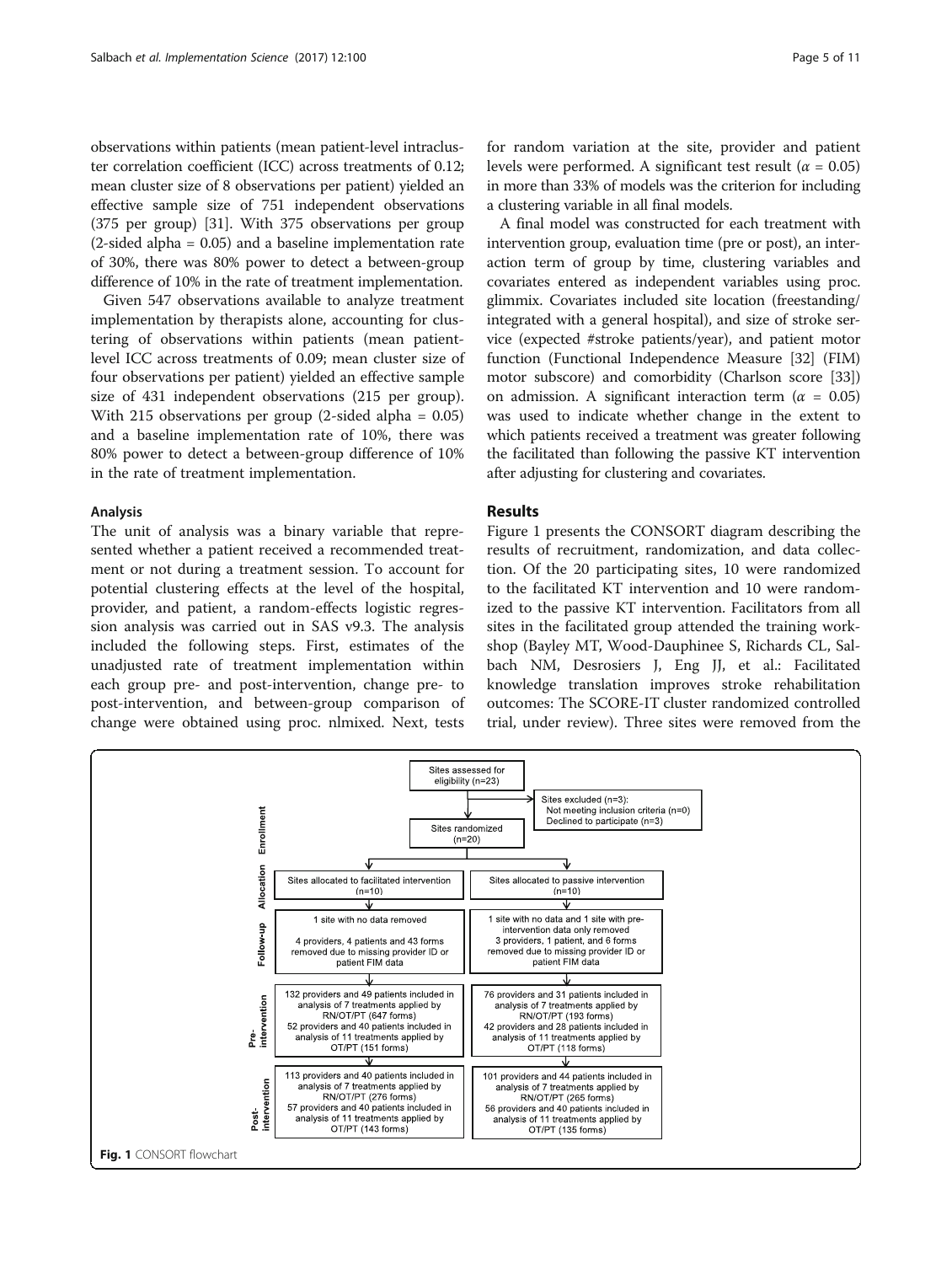### Table 1 Site characteristics

| Characteristic                                                    | Intervention group        |                        |  |  |  |  |
|-------------------------------------------------------------------|---------------------------|------------------------|--|--|--|--|
|                                                                   | Facilitated ( $n = 9$ )   | Passive $(n = 8)$      |  |  |  |  |
| English-language, n (%)                                           | 7 (78)                    | 7(88)                  |  |  |  |  |
| Academic affiliation, n (%)                                       |                           |                        |  |  |  |  |
| None                                                              | 5(56)                     | 4(50)                  |  |  |  |  |
| Partial                                                           | 1(11)                     | 1(13)                  |  |  |  |  |
| Full                                                              | 3(33)                     | 3(38)                  |  |  |  |  |
| Freestanding, n (%)                                               | 5(56)                     | 4 (50)                 |  |  |  |  |
| Expected number of stroke<br>patients/year, mean $\pm$ SD (Range) | $95 + 49$<br>$(22 - 160)$ | $105 + 72$<br>(30–210) |  |  |  |  |

analysis because they had no data  $(n = 2)$  or only preintervention data ( $n = 1$ ) due to technical issues with the database. Of the three sites removed, two were from the passive group and were non-academic, and located in a general hospital with 86 and 35 expected patients with stroke/year. The third site removed was from the facilitated group; it was a freestanding site, partiallyaffiliated with a university, with an expected volume of 90 patients with stroke/year. Thus, data from nine and eight sites in the facilitated and passive group, respectively, were analyzed. The CONSORT diagram indicates the number of unique providers and patients involved in this process evaluation, and the number of checklists submitted by providers pre- and post-intervention by study group.

Table 1 describes characteristics of sites that provided process data. Just over half of the sites in the facilitated and passive groups had no academic affiliation and were freestanding rehabilitation hospitals. The expected number of patients with stroke admitted per year for sites in the facilitated and passive groups was, on average, 95 and 105, respectively. Table 2 describes characteristics of the patients for whom treatment implementation checklists were completed by intervention group and sampling time point. The median age of patients ranged from 62 to 73 years (depending on group, timepoint, and received treatments), with the majority being men (52– 69%), ischemic stroke (64–76%), with some arm (CMSA median 2–3) and leg impairment (CMSA median 3). Charlson comorbidity score and the proportion of patients with ischemic stroke were significantly higher in the passive group pre-intervention and postintervention, respectively.

Additional file [1](#page-9-0): Table S1 describes checklist completion by provider group (see Additional file [1\)](#page-9-0). Nurses contributed the greatest percentage of checklists in the

| Characteristic                       |                   | 7 Treatments Implemented by RNs, OTs, and PTs |                  |                   | 11 Treatments implemented by OTs, and PTs |                     |                  |                     |
|--------------------------------------|-------------------|-----------------------------------------------|------------------|-------------------|-------------------------------------------|---------------------|------------------|---------------------|
| (score range/units)                  | Facilitated group |                                               | Passive group    |                   | Facilitated group                         |                     | Passive group    |                     |
|                                      | Pre <sup>*</sup>  | Post <sup>*</sup>                             | Pre <sup>*</sup> | Post <sup>*</sup> | Pre <sup>*</sup>                          | Post                | Pre <sup>*</sup> | Post                |
| Patients, n                          | 49                | 40                                            | 31               | 44                | 40                                        | 40                  | 28               | 40                  |
| Age in years                         | $62(57-77)$       | 68 (60-78)                                    | 71 (62-79)       | 72 (65-79)        | $64(57-77)$                               | 68 (60-78)          | 73 (62-79)       | 72 (64-79)          |
| Men, n (%)                           | 34 (69)           | 26(65)                                        | 16 (52)          | 25(57)            | 27 (68)                                   | 26(65)              | 15(54)           | 22 (55)             |
| Type of stroke, <sup>†</sup> $n$ (%) |                   |                                               |                  |                   |                                           |                     |                  |                     |
| Ischemic                             | 37 (76)           | $25(64)^{\ddagger}$                           | 20(67)           | 30 $(68)^+$       | 30(75)                                    | $25(64)^{\ddagger}$ | 19 (70)          | $26(65)^{\ddagger}$ |
| Hemorrhagic                          | 8(16)             | 12(31)                                        | 6(20)            | 5(11)             | 6(15)                                     | 12(31)              | 6(22)            | 5(13)               |
| Unspecified                          | 4(8)              | 2(5)                                          | 4(13)            | 9(20)             | 4(10)                                     | 2(5)                | 2(7)             | 9(23)               |
| Side of stroke, n (%)                |                   |                                               |                  |                   |                                           |                     |                  |                     |
| Right                                | 25(51)            | 25(63)                                        | 14(45)           | 20(45)            | 20(50)                                    | 25(63)              | 13 (46)          | 18 (45)             |
| Left                                 | 22 (45)           | 14(35)                                        | 15 (48)          | 23 (52)           | 19 (48)                                   | 14(35)              | 13 (46)          | 21(53)              |
| Brainstem                            | 2(4)              | 1(3)                                          | 2(6)             | 1(2)              | 1(3)                                      | 1(3)                | 2(7)             | 1(3)                |
| Days post-stroke on admission        | $20(13-28)$       | $15(9-26)$                                    | $23(11-41)$      | $16(10-34)$       | $20(13-28)$                               | $15(9-26)$          | $24(11-44)$      | $15(10-29)$         |
| Charlson Index (0-33)                | $2(1-3)^{5}$      | $2(1-3)$                                      | $3(2-4)^{9}$     | $3(2-4)$          | $2(1-3)^{*}$                              | $2(1-3)$            | $3(2-4)^+$       | $3(1-4)$            |
| CMSA Arm <sup>II</sup> $(1-7)$       | $2(1-3)$          | $3(2-5)$                                      | $2(2-4)$         | $2(2-5)$          | $2(1-4)$                                  | $3(2-5)$            | $2(2-4)$         | $2(2-5)$            |
| CMSA Leg <sup>II</sup> (1-7)         | $3(3-4)$          | $3(3-5)$                                      | $3(2-4)$         | $3(3-4)$          | $3(3-5)$                                  | $3(3-5)$            | $3(3-4)$         | $3(3-4)$            |
| FIM motor (1-91)                     | $33(24 - 54)$     | 46 (36-59)                                    | $35(24-57)$      | 48 (35-59)        | $32(22 - 56)$                             | 46 (36-59)          | $41(25-58)$      | 49 (35-61)          |

**Table 2** Patient characteristics on site admission by intervention group and sampling time point

Abbreviations: CMSA Chedoke McMaster Stroke Assessment [\[30](#page-10-0)], FIM functional independence measure [[32](#page-10-0)]

Values are median ( $P_{25}$ - $P_{75}$ ) unless otherwise specified

Data from 1 to 2 patients/analysis missing

 $^6$ Between-group difference,  $p < 0.010$ 

||Data from 13 to 17 patients/analysis missing

<sup>&</sup>lt;sup>‡</sup>Between-group difference,  $p < 0.050$ <br><sup>§</sup>Between group difference, n < 0.010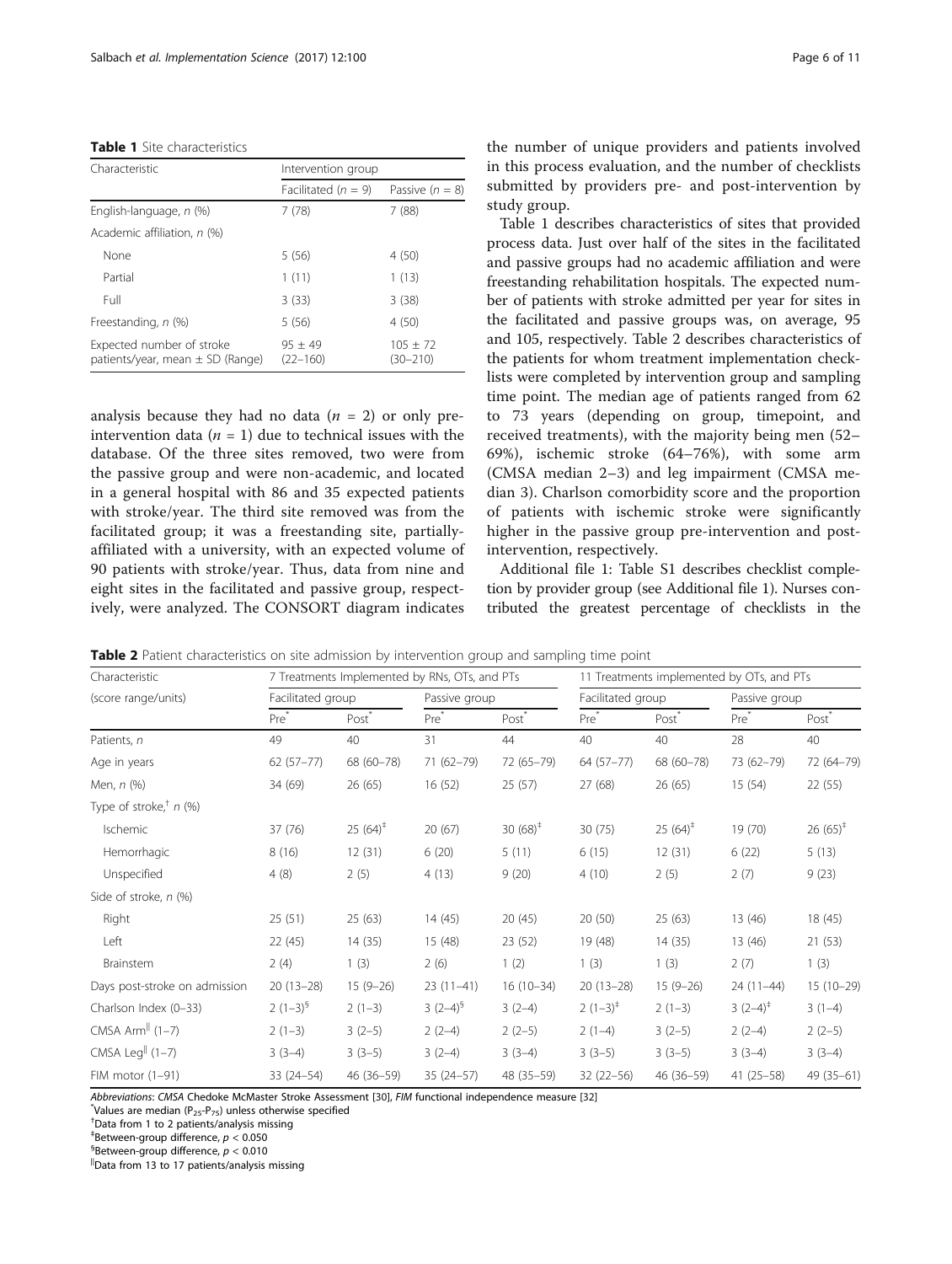# <span id="page-6-0"></span>Table 3 Unadjusted intervention effect on change in implementation of 18 treatments

| Treatment                                                                                    | Time   | Estimated % of times implemented (95% CI) |                         |            |                          | Effect                                                    |  |
|----------------------------------------------------------------------------------------------|--------|-------------------------------------------|-------------------------|------------|--------------------------|-----------------------------------------------------------|--|
|                                                                                              |        | n                                         | Facilitated (F) group   | $\sqrt{n}$ | Passive (P) group        | (Change <sub>F</sub> -Change <sub>P</sub> )<br>% (95% CI) |  |
| 1. Sit-to-stand****                                                                          | Pre    | 647                                       | 20.4 (17.3, 23.5)       | 193        | 36.3 (29.5, 43.1)        |                                                           |  |
|                                                                                              | Post   | 276                                       | 39.1 (33.4, 44.9)       | 265        | 33.6 (27.9, 39.3)        |                                                           |  |
|                                                                                              | Change |                                           | 18.7 (12.2, 25.3)       |            | $-2.7$ ( $-11.5$ , 6.2)  | 21.4 (10.4, 32.4)                                         |  |
| 2. LE ROM and/or stretching (i.e. to<br>prevent spasticity and contractures) <sup>#</sup>    | Pre    | 151                                       | 15.9 (10.1, 21.7)       | 118        | $8.5$ (3.4, 13.5)        |                                                           |  |
|                                                                                              | Post   | 143                                       | $10.5$ (5.5, 15.5)      | 135        | 17.8 (11.3, 24.2)        |                                                           |  |
|                                                                                              | Change |                                           | $-5.4$ ( $-13.1$ , 2.3) |            | 9.3(1.1, 17.5)           | $-14.7$ (-26.0, -3.5) <sup>  </sup>                       |  |
| 3. Use of LE external support (i.e. brace) <sup><math>#</math>§</sup>                        | Pre    | 647                                       | 7.3(5.3, 9.3)           | 193        | 15.0 (10.0, 20.1)        |                                                           |  |
|                                                                                              | Post   | 276                                       | 8.7(5.4, 12.0)          | 265        | 17.4 (12.8, 21.9)        |                                                           |  |
|                                                                                              | Change |                                           | $1.4 (-2.5, 5.3)$       |            | $2.3$ (-4.5, 9.1)        | $-0.9$ $(-8.7, 6.9)$                                      |  |
| 4. Task-specific training (i.e. stairs)* <sup>*†</sup>                                       | Pre    | 151                                       | 31.8 (24.3, 39.2)       | 118        | 26.3 (18.3, 34.2)        |                                                           |  |
|                                                                                              | Post   | 143                                       | 38.5 (30.5, 46.5)       | 135        | 37.8 (29.6, 46.0)        |                                                           |  |
|                                                                                              | Change |                                           | $6.7$ ( $-4.3$ , 17.6)  |            | 11.5(0.1, 22.9)          | $-4.8$ ( $-20.6$ , 11.0)                                  |  |
| 5. Training for sitting balance*+                                                            | Pre    | 151                                       | 23.8 (17.0, 30.7)       | 118        | 17.0 (10.2, 23.7)        |                                                           |  |
|                                                                                              | Post   | 143                                       | 17.5 (11.2, 23.7)       | 135        | 25.2 (17.9, 32.5)        |                                                           |  |
|                                                                                              | Change |                                           | $-6.4$ ( $-15.6$ , 2.9) |            | $8.2$ (-1.8, 18.2)       | $-14.6$ (-28.2, -1.0) <sup>  </sup>                       |  |
| 6. Training for standing balance <sup>†‡</sup>                                               | Pre    | 151                                       | 51.7 (43.7, 59.6)       | 118        | 36.4 (27.7, 45.1)        |                                                           |  |
|                                                                                              | Post   | 143                                       | 52.5 (44.2, 60.7)       | 135        | 60.0 (51.7, 68.3)        |                                                           |  |
|                                                                                              | Change |                                           | $0.8$ ( $-10.7$ , 12.2) |            | 23.6 (11.6, 35.6)        | $-22.8$ $(-39.4, -6.2)$                                   |  |
| 7. FES for the LE <sup>+</sup>                                                               | Pre    | 151                                       | $0.7$ (-0.6, 2.0)       | 118        | 0(0, 0)                  |                                                           |  |
|                                                                                              | Post   | 143                                       | $0.7$ (-0.7, 2.1)       | 135        | $0.7$ ( $-0.7$ , 2.2)    |                                                           |  |
|                                                                                              | Change |                                           | $0(-1.9, 1.9)$          |            | $0.7$ ( $-0.7$ , 2.2)    | $-0.7$ $(-3.1, 1.7)$                                      |  |
| 8. Walking practice <sup>+‡§</sup>                                                           | Pre    | 647                                       | 15.9 (13.1, 18.7)       | 193        | 31.6 (25.0, 38.2)        |                                                           |  |
|                                                                                              | Post   | 276                                       | 39.1 (33.4, 44.9)       | 265        | 32.8 (27.2, 38.5)        |                                                           |  |
|                                                                                              | Change |                                           | 23.2 (16.8, 29.6)       |            | $1.2$ ( $-7.4$ , $9.9$ ) | 22.0 (11.2, 32.8)                                         |  |
| 9. Treadmill walking practice <sup>+</sup>                                                   | Pre    | 151                                       | 2.7(0.1, 5.2)           | 118        | $6.8$ $(2.2, 11.3)$      |                                                           |  |
|                                                                                              | Post   | 143                                       | $1.4 (-0.5, 3.3)$       | 135        | 5.2(1.4, 8.9)            |                                                           |  |
|                                                                                              | Change |                                           | $-1.3$ ( $-4.5$ , 2.0)  |            | $-1.6$ ( $-7.5$ , 4.3)   | $0.3$ (-6.4 7.1)                                          |  |
| 10. UE ROM and/or stretching (i.e. to<br>prevent spasticity and contractures)****            | Pre    | 647                                       | 12.7 (10.1, 15.2)       | 193        | 21.8 (15.9, 27.6)        |                                                           |  |
|                                                                                              | Post   | 276                                       | 21.4 (16.5, 26.2)       | 265        | 25.3 (20.1, 30.5)        |                                                           |  |
|                                                                                              | Change |                                           | 8.7(3.2, 14.2)          |            | $3.5$ ( $-4.3$ , 11.4)   | $5.2$ (-4.4, 14.7)                                        |  |
| 11. Interventions to prevent shoulder                                                        | Pre    | 647                                       | 25.0 (21.7, 28.4)       | 193        | 25.4 (19.2, 31.5)        |                                                           |  |
| pain (i.e. sling)***                                                                         | Post   | 276                                       | 25.7 (20.6, 30.9)       | 265        | 21.1 (16.2, 26.1)        |                                                           |  |
|                                                                                              | Change |                                           | $0.7$ (-5.5, 6.8)       |            | $-4.3$ $(-12.1, 3.6)$    | $4.9$ (-5.1, 14.9)                                        |  |
| 12. Task-specific training (i.e. self-care<br>$\text{tasks}$ <sup>*+<math>\ast</math>§</sup> | Pre    | 647                                       | 28.9 (25.4, 32.4)       | 193        | 37.3 (30.5, 44.1)        |                                                           |  |
|                                                                                              | Post   | 276                                       | 40.9 (35.1, 46.8)       | 265        | 43.4 (37.4, 49.4)        |                                                           |  |
|                                                                                              | Change |                                           | 12.0(5.3, 18.8)         |            | $6.1$ (-3.0, 15.2)       | $6.0$ ( $-5.4$ , 17.3)                                    |  |
| 13. Techniques to reduce hand edema* <sup>+5</sup>                                           | Pre    | 151                                       | $7.3$ $(3.1, 11.4)$     | 118        | 10.2 (4.7, 15.6)         |                                                           |  |
|                                                                                              | Post   | 143                                       | $5.6$ (1.8, 9.4)        | 135        | 8.9 (4.1, 13.7)          |                                                           |  |
|                                                                                              | Change |                                           | $-1.7$ ( $-7.3$ , 3.9)  |            | $-1.3$ $(-8.6, 6.0)$     | $0$ (-9.6, 8.8)                                           |  |
| 14. Ice/heat or soft tissue massage                                                          | Pre    | 151                                       | $1.3$ (-0.5, 3.2)       | 118        | 8.5 (3.4, 13.5)          |                                                           |  |
| for shoulder                                                                                 | Post   | 143                                       | $2.8$ (0.1, 5.5)        | 135        | 5.2 (1.4, 8.9)           |                                                           |  |
|                                                                                              | Change |                                           | $1.5$ (-1.8, 4.7)       |            | $-3.3$ $(-9.6, 3.0)$     | $4.8$ ( $-2.3$ , 11.8)                                    |  |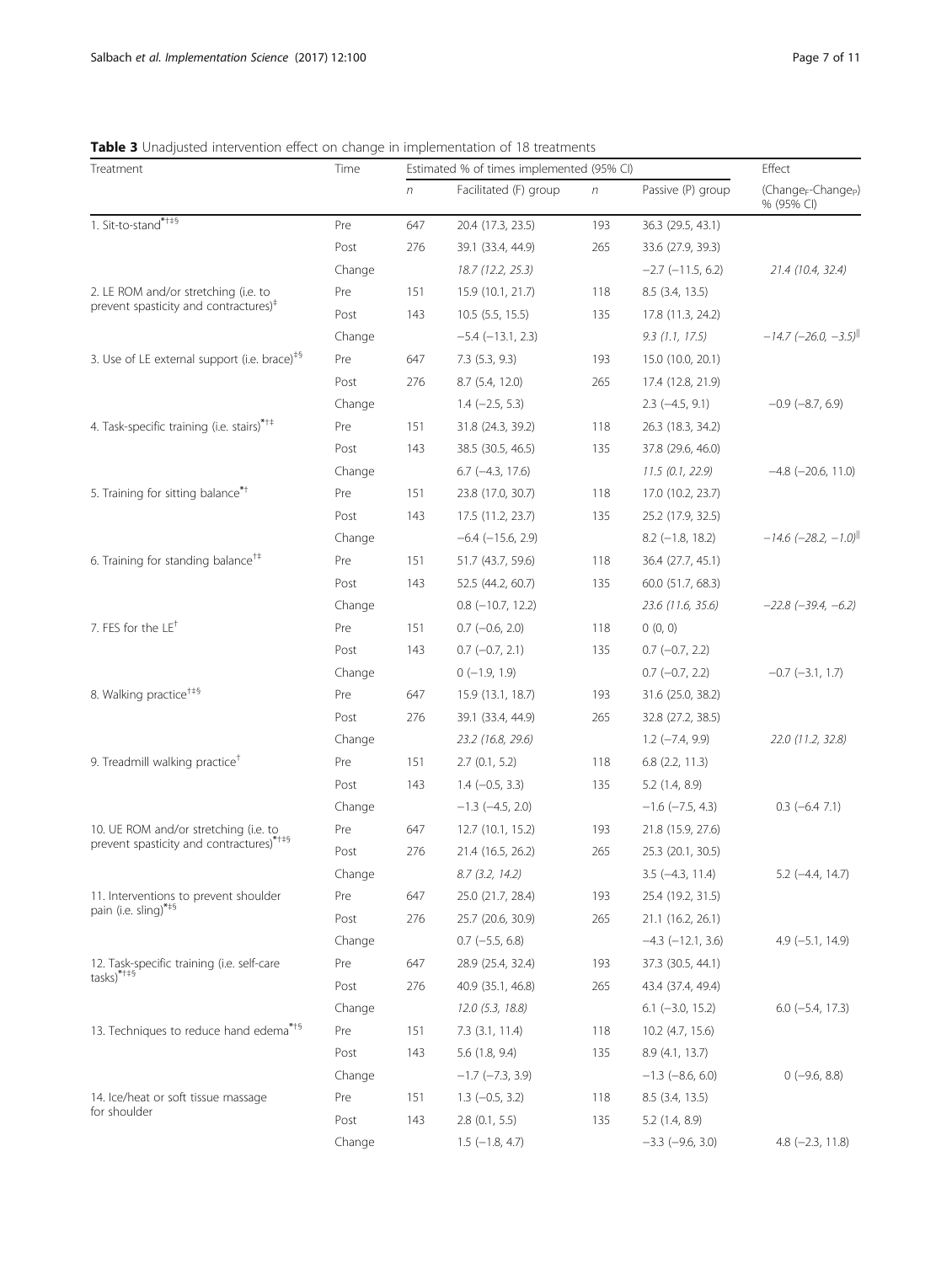**Table 3** Unadjusted intervention effect on change in implementation of 18 treatments (Continued)

| 15. FES for wrist/arm/shoulder <sup>*+</sup>                                        | Pre    | 151 | $2.0$ (-0.2, 4.2)          | 118 | $2.5$ (-0.3, 5.4)      |                        |
|-------------------------------------------------------------------------------------|--------|-----|----------------------------|-----|------------------------|------------------------|
|                                                                                     | Post   | 143 | $1.4 (-0.5, 3.3)$          | 135 | $1.5(-0.6, 3.5)$       |                        |
|                                                                                     | Change |     | $-0.6$ ( $-3.5$ , 2.4)     |     | $-1.1$ ( $-4.6$ , 2.4) | $0.5$ ( $-4.1$ , 5.1)  |
| 16. Educate patient or caregiver on<br>how to handle arm or shoulder <sup>*†‡</sup> | Pre    | 647 | 8.8(6.6, 11.0)             | 193 | 13.0 (8.2, 17.7)       |                        |
|                                                                                     | Post   | 276 | 9.4(6.0, 12.9)             | 265 | $10.2$ (6.5, 13.8)     |                        |
|                                                                                     | Change |     | $0.6$ (-3.5, 4.7)          |     | $-2.8$ $(-8.8, 3.2)$   | $3.4 (-3.9, 10.6)$     |
| 17. UE constraint-induced therapy                                                   | Pre    | 151 | 4.6(1.3, 8.0)              | 118 | $10.2$ (4.7, 15.6)     |                        |
|                                                                                     | Post   | 143 | $0.7(-0.7, 2.1)$           | 135 | 4.4(1.0, 7.9)          |                        |
|                                                                                     | Change |     | $-3.9$ ( $-7.6$ , $-0.3$ ) |     | $-5.7$ $(-12.2, 0.8)$  | $1.8(-5.6, 9.2)$       |
| 18. Visual imagery to enhance<br>arm recovery <sup>#</sup>                          | Pre    | 151 | 2.7(0.1, 5.2)              | 118 | 5.1(1.1, 9.1)          |                        |
|                                                                                     | Post   | 143 | $6.3$ $(2.3, 10.3)$        | 135 | 5.2(1.4, 8.9)          |                        |
|                                                                                     | Change |     | $3.6(-1.1, 8.4)$           |     | $0.1$ (-5.4, 5.6)      | $3.5$ ( $-3.7$ , 10.8) |

Abbreviations: n number of observations, CI confidence interval, LE lower extremity, ROM range of motion, FES functional electrical stimulation, UE upper extremity Italic text indicates statistically significant results

\* Demonstration and opportunity to practice during change management workshop

† Clinical protocol provided in SCORE guideline

‡ Clustering effect at provider level

§ Clustering effect at patient level

||No longer significant after adjusting for clustering at the provider and patient level

facilitated KT group (50 and 42%, pre- and post-intervention, respectively) and in the passive KT group (39 and 49%, pre- and post-intervention, respectively) for treatments that RNs, OTs, and PTs were asked to apply. Additional file [1](#page-9-0): Table S2 provides the ICC value for the effect of clustering on treatment implementation at the site, provider and patient level for each of the 18 treatments. A significant effect of clustering on treatment implementation was observed at the site, provider and patient level in 0, 67, and 39% of models, respectively. The median ICC across treatments for sites, providers and patients was 0.06, 0.21, and 0.08, respectively.

Additional file [1](#page-9-0): Table S3 presents mean cluster sizes in terms of the number of providers per site, number of patients per provider, and number of checklist forms per patient pre- and post-intervention by study group (see Additional file [1](#page-9-0)). Cluster sizes at the site level indicated that the average number of providers contributing data to the analysis across groups and timepoints ranged from 10 to 15 for 7 treatments implemented by RNs, OTs, and PTs and from 5 to 7 for 11 treatments implemented by OTs and PTs. The average number of patients per provider contributing data to the analysis across groups, timepoints, and treatments ranged from 2 to 3. The average number of checklists completed per patient in the analysis across groups and timepoints ranged from 6 to 13 for 7 treatments implemented by RNs, OTs, and PTs and from 3 to 4 for 11 treatments implemented by OTs and PTs.

# Outcomes

Table [3](#page-6-0) presents unadjusted estimates of the percentage of patients receiving each treatment pre- and postintervention, the change in the percentage, and the between-group comparison. Seven of the 18 treatments, including training of sit-to-stand, sitting balance, and standing balance, task-specific training (i.e., stairs), walking practice, interventions to prevent shoulder pain, and task-specific training (i.e., self-care tasks), were being implemented at least 15% of the time in both groups at baseline.

After adjusting for clustering at patient and provider levels and covariates, the facilitated KT intervention was associated with a significant improvement in the implementation of sit-to-stand training ( $p = 0.028$ ) and walking practice ( $p = 0.043$ ), and the passive KT intervention was associated with improved implementation of standing balance training ( $p = 0.037$ ). Adjustment for the stratification variable did not change the interpretation of the results. Further analysis of which provider groups changed their practice (see Additional file [1:](#page-9-0) Table S4) revealed that the unadjusted percentage of patients receiving sit-tostand training was higher post- compared to preintervention for nurses (30 vs 10%), and PTs (67 vs 49%) in the facilitated group, and for PTs (58 vs 39%) in the passive group. The unadjusted percentage of patients receiving walking practice was higher post- compared to pre-intervention for nurses (14 vs 6%), OTs (37 vs 21%) and PTs (80 vs 70%) in the facilitated group, and for nurses (14 vs 11%), OTs (25 vs 14%) and PTs (76 vs 68%) in the passive group. The unadjusted percentage of patients receiving standing balance training was higher post- compared to pre-intervention for OTs (36 vs 34%) in the facilitated group, and OTs (38 vs 27%), and PTs (82 vs 45%) in the passive group.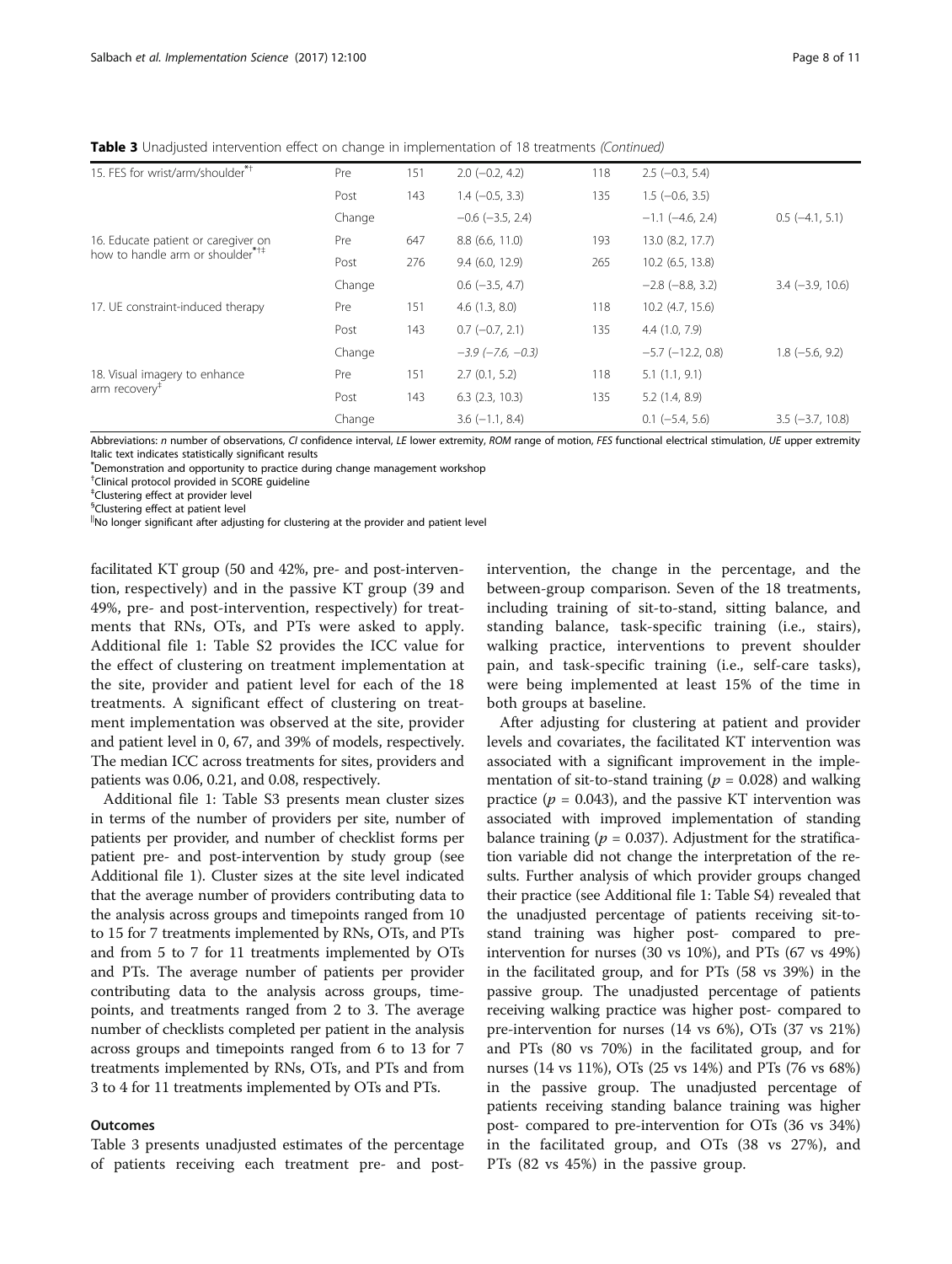# **Discussion**

This is among the first process evaluations of a guideline implementation trial involving the use of interprofessional local facilitators in rehabilitation. Findings indicate that a facilitated KT intervention, with local nurse and therapist facilitators, tailoring of strategies to address local barriers, and a guideline with treatment protocols, was of limited effectiveness compared to passive guideline dissemination in improving short-term uptake of a comprehensive guideline by inpatient stroke rehabilitation teams. The process evaluation revealed that the facilitated KT intervention was associated with improved application of only two treatments (sit-to-stand training, walking practice), whereas the passive KT intervention was associated with improved application of one treatment (standing balance training). Results from this process evaluation suggest that superior functional walking capacity observed among patients post-stroke following the facilitated compared to the passive KT intervention (Bayley MT, Wood-Dauphinee S, Richards CL, Salbach NM, Desrosiers J, Eng JJ, et al.: Facilitated knowledge translation improves stroke rehabilitation outcomes: The SCORE-IT cluster randomized controlled trial, under review) resulted from an improved application of sit-to-stand and walking training by stroke teams. Process evaluation findings also indicate that the facilitated KT intervention was not associated with improved gross manual dexterity among patients because this intervention was not associated with improved uptake of treatments targeting UE function.

Results from the current evaluation combined with findings from the qualitative process evaluation of SCORE-IT [[27](#page-10-0)] may help to explain why sit-to-stand and walking practice were more likely than other treatments to be adopted in the facilitated KT group. Facilitation, specifically support and motivation that individuals provided to staff at sites in each group, was perceived to promote the implementation of the recommended treatments [\[27](#page-10-0)]. It is possible that facilitation of sit-to-stand and walking training was provided more consistently across sites in the facilitated KT group than in the passive KT group. Results of the qualitative analysis also showed that both familiarity and agreement with recommended treatments because they are "clear and practical to follow" [\[34, 35](#page-10-0)] likely helped to promote their uptake [\[27](#page-10-0)]. Sit-to-stand and walking training were implemented in at least 15% of patients in each group at baseline (unadjusted estimates) which suggests that some providers had the expertise to perform these treatments and considered them relevant. Sit-to-stand and walking training are also simple, taskoriented mobility treatments that are relevant to daily living. Complex treatments that either involve multiple steps (UE constraint-induced therapy) or technology (functional electrical stimulation, treadmill training) were rarely implemented at baseline and demonstrated either no

change or reduced application post-intervention despite being supported by Level A evidence (i.e., evidence from at least one randomized controlled trial, meta-analysis, or systematic review). Based on the SCORE-IT qualitative findings, this was likely because health professionals found that these treatments were time-consuming, and required special training or equipment that was not consistently available across sites [\[27\]](#page-10-0). Finally, asking nurses to apply sit-to-stand and walking training, in addition to therapists, appeared an effective facilitated KT strategy as the percentage of patients receiving sit-to-stand and walking practice by nurses increased by 20% (vs a decrease of 11% in the control group) and 8% (vs 3% in the control group), respectively. Improved team communication and interprofessional collaboration were noted as an unintended outcome of SCORE-IT [[27](#page-10-0)]. The improved practice of nurses, likely supported by the nurse facilitator in the facilitated KT group, was particularly influential in the current study as nurses provided a large proportion of the treatment data in the multivariable analysis.

Standing balance training, which increased in the passive KT group, is also a simple task-oriented treatment. Because providers receiving facilitated KT were implementing standing balance training at a high rate at baseline (68% for PTs), they may have prioritized improving adoption of other treatments [[13](#page-10-0)]. Results from the qualitative sub-study [\[27](#page-10-0)] indicate that a greater degree of facilitation of and/or agreement with the practicality of standing balance training in the passive compared to the facilitated group, may help to explain why this practice improved in the context of passive dissemination of the stroke rehabilitation guideline.

Despite multiple strategies and resources, the facilitated KT intervention was unsuccessful in improving integration of 18 treatments concurrently. The facilitated approach may not have adequately addressed barriers to integrating numerous treatments simultaneously and complex treatments that were unfamiliar to providers. Targeting fewer treatments and providing individual hands-on training and access to an expert may be a more effective approach based on results from previous guideline implementation trials for low back pain [[24](#page-10-0)] and whiplash [[26\]](#page-10-0) rehabilitation.

### Limitations

The primary limitation of this process evaluation was the use of self-report measures of practice that cannot capture clinical judgment or patient preferences and are vulnerable to over-reporting. This limitation, however, would have affected both groups similarly. It could not be determined if treatments received were appropriate due to the unavailability of clinical data at the time implementation was evaluated. Results provide average rates of implementation after controlling for patient and hospital characteristics to optimize comparability between groups.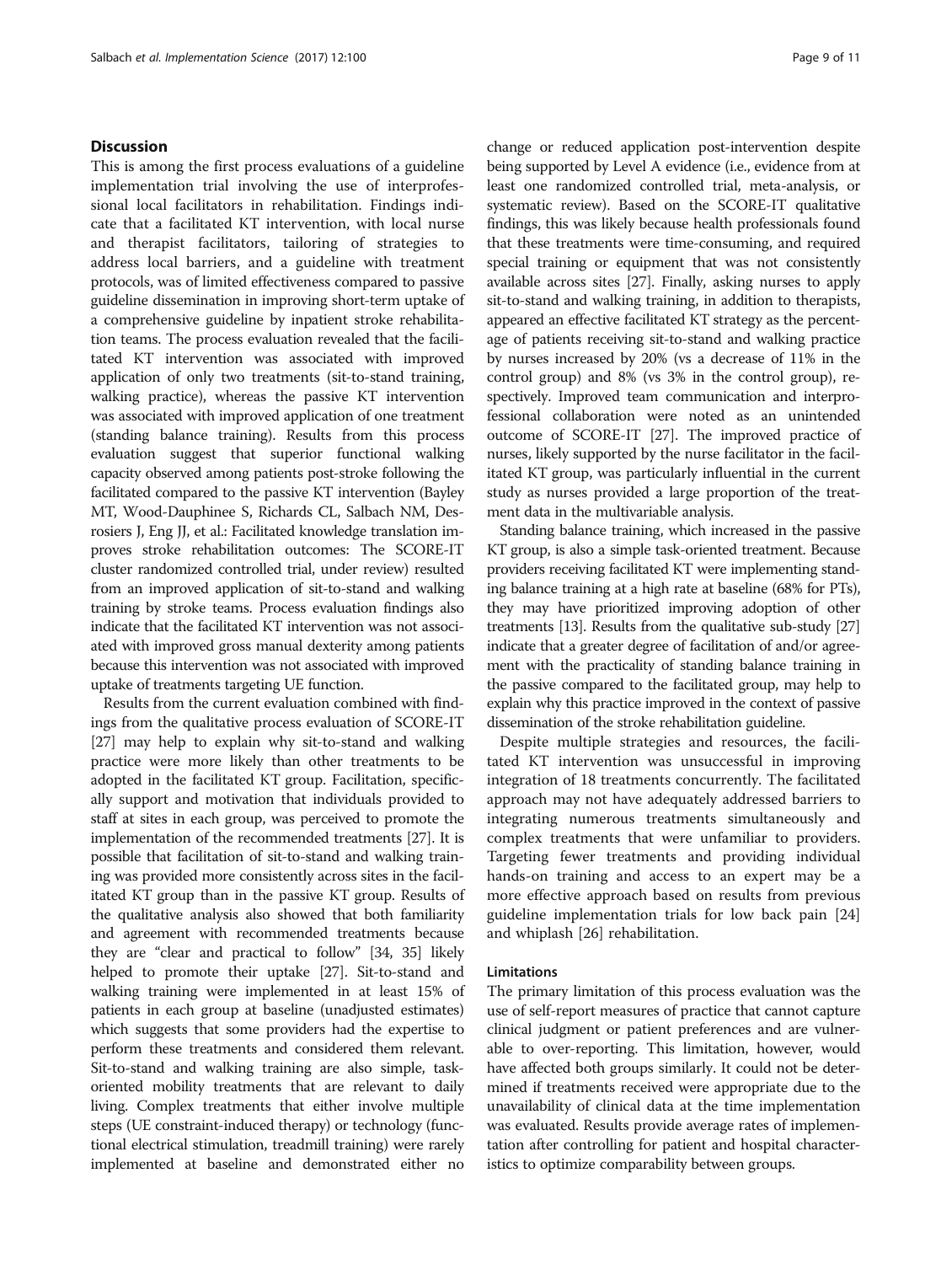# <span id="page-9-0"></span>Conclusions

A facilitated KT intervention incorporating a guideline with treatment protocols and trained local nurse and therapist facilitators was of limited effectiveness compared to passive guideline dissemination in improving short-term uptake of a comprehensive guideline by inpatient stroke rehabilitation teams. Conducting this process evaluation as part of the trial was valuable as it revealed the nature of the practice change, in terms of the type of health providers involved and the type of and extent to which treatments were implemented, underpinning patient function outcomes observed in the main analysis. The combination of quantitative and qualitative process evaluation findings provided a basis for hypothesis generation related to designing KT interventions to overcome challenges to integrating treatments recommended in stroke rehabilitation guidelines in the context of interdisciplinary team care. Specifically, KT strategies that better address the need for staff training and team functioning to account for treatment complexity and prioritization post-stroke may be needed. Finally, the study design and analytical approach described in the current study, which involved consideration of multi-level clustering effects, and adjustment for site- and patient-level covariates, is innovative and will help to advance the field of implementation science in the context of rehabilitation guideline implementation.

# Additional file

[Additional file 1: Table S1.](dx.doi.org/10.1186/s13012-017-0631-7) Checklist completion by provider group. Table S2. Intracluster correlation coefficients for the 18 recommended treatments. Table S3. Cluster sizes at the site, provider and patient level by study group and sampling time point. Table S4. Unadjusted rate of treatment implementation by healthcare professional and group pre- and post-intervention. (DOCX 21 kb)

#### Abbreviations

CI: Confidence Interval; CMSA: Chedoke McMaster Stroke Assessment; CONSORT: Consolidated Standards of Reporting Trials; FES: Functional Electrical Stimulation; FIM: Functional Independence Measure; ICC: Intracluster Correlation Coefficient; KT: Knowledge Translation; KTA: Knowledge to Action; LE: Lower Extremity; OR: Odds Ratio; OT: Occupational Therapist; PARiHS: Promoting Action on Research Implementation; PT: Physical Therapist; RA: Research Assistant; RN: Registered Nurse; ROM: Range of Motion; SCORE-IT: Stroke Canada Optimization of Rehabilitation by Evidence-Implementation Trial; UE: Upper Extremity

#### Acknowledgements

IDG is a recipient of a Canadian Institutes of Health Research Foundation Grant (FDN #143237).

#### Funding

A grant from the Canadian Stroke Network was used to fund the conduct of the study. The Toronto Rehabilitation Institute-University Health Network provided funding to support the analysis presented here. NMS was supported by Ontario Ministry of Research and Innovation Early Researcher and Canadian Institutes of Health Research New Investigator Awards to conduct this research.

#### Availability of data and materials

The datasets generated during and/or analyzed during the current study are not publicly available as participant consent and institutional approval for this activity were not obtained.

#### Authors' contributions

MB, SWD, and IDG designed the study with input from the other co-authors. NMS planned the data analysis, and analyzed and interpreted the data regarding providers' implementation of 18 treatments recommended in the stroke rehabilitation guideline and drafted the manuscript. All authors read and approved the final manuscript.

### Ethics approval and consent to participate

The ethics board at each site and affiliated university approved the study protocol. Consent was obtained from site managers/physiatrists, and all therapists and nurses working on each stroke rehabilitation unit.

#### Consent for publication

Not applicable.

#### Competing interests

The authors declare that they have no competing interests.

## Publisher's Note

Springer Nature remains neutral with regard to jurisdictional claims in published maps and institutional affiliations.

#### Author details

<sup>1</sup>Department of Physical Therapy, University of Toronto, 160-500 University Ave, Toronto, ON M5G 1V7, Canada. <sup>2</sup>School of Physical and Occupational Therapy, McGill University, 3630 Promenade Sir William Osler, Montreal, QC H3G 1Y5, Canada. <sup>3</sup>Faculty of Medicine and Health Sciences, Université de Sherbrooke, 3001, 12e avenue nord, Bureau FM-2208, Sherbrooke, QC J1H 5N4, Canada. <sup>4</sup>University of British Columbia, 212-2177 Wesbrook Mall Vancouver, BC V6T 1Z3, Canada. <sup>5</sup>School of Epidemiology and Public Health University of Ottawa, 600 Peter Morand Cres, Ottawa K1G 5Z3, Canada. <sup>6</sup>School of Physiotherapy, Dalhousie University, Office 405 Forrest Building, 5869 University Avenue, PO Box 15000, Halifax, NS B3H 4R2, Canada. <sup>7</sup> Division of Clinical Epidemiology, Division of Geriatrics, McGill University Health Center, Royal Victoria Hospital Site, Ross Pavilion R4.29, 687 Pine Ave W, Montreal, QC H3A 1A1, Canada. <sup>8</sup>Department of Rehabilitation, Faculty of Medicine, Université Laval and Centre de recherche en réadaptation et intégration sociale (CIRRIS), Institut de réadaptation en déficience physique de Québec (IRDPQ) Site Hamel, 525 Boul. Wilfrid-Hamel Est, Québec, QC G1M 2S8, Canada. <sup>9</sup>Parkwood Institute, 550 Wellington Road, London, ON N6C 0A7, Canada. <sup>10</sup>Schulich School of Medicine and Dentistry, Western University, Western Centre for Public Health and Family Medicine, 1151 Richmond St, London, ON N6A 3K7, Canada. 11Toronto Rehabilitation Institute-University Health Network, 550 University Avenue, room 3-131 (3-East) 3rd Floor University Wing, Toronto, ON M5G 2A2, Canada.

### Received: 31 October 2016 Accepted: 24 July 2017 Published online: 01 August 2017

#### References

- 1. Mayo NE, Wood-Dauphinee S, Cote R, Durcan L, Carlton J. Activity, participation, and quality of life 6 months poststroke. Arch Phys Med Rehabil. 2002;83:1035–42.
- 2. Krueger H, Koot J, Hall RE, O'Callaghan C, Bayley M, Corbett D. Prevalence of individuals experiencing the effects of stroke in Canada: trends and projections. Stroke. 2015;46:2226–31.
- Hebert D, Lindsay MP, McIntyre A, Kirton A, Rumney PG, Bagg S, et al. Canadian stroke best practice recommendations: stroke rehabilitation practice guidelines, update 2015. Int J Stroke. 2016;11:459–84.
- 4. National Stroke Foundation. Clinical guidelines for stroke management. 2010. [https://informme.org.au/Guidelines/Clinical-Guidelines-for-Stroke-](https://informme.org.au/Guidelines/Clinical-Guidelines-for-Stroke-Management-2010)[Management-2010](https://informme.org.au/Guidelines/Clinical-Guidelines-for-Stroke-Management-2010). Accessed 29 July 2017.
- 5. Winstein CJ, Stein J, Arena R, Bates B, Cherney LR, Cramer SC, et al. Guidelines for adult stroke rehabilitation and recovery: a guideline for healthcare professionals from the American Heart Association/American Stroke Association. Stroke. 2016;47(6):e98–e169.